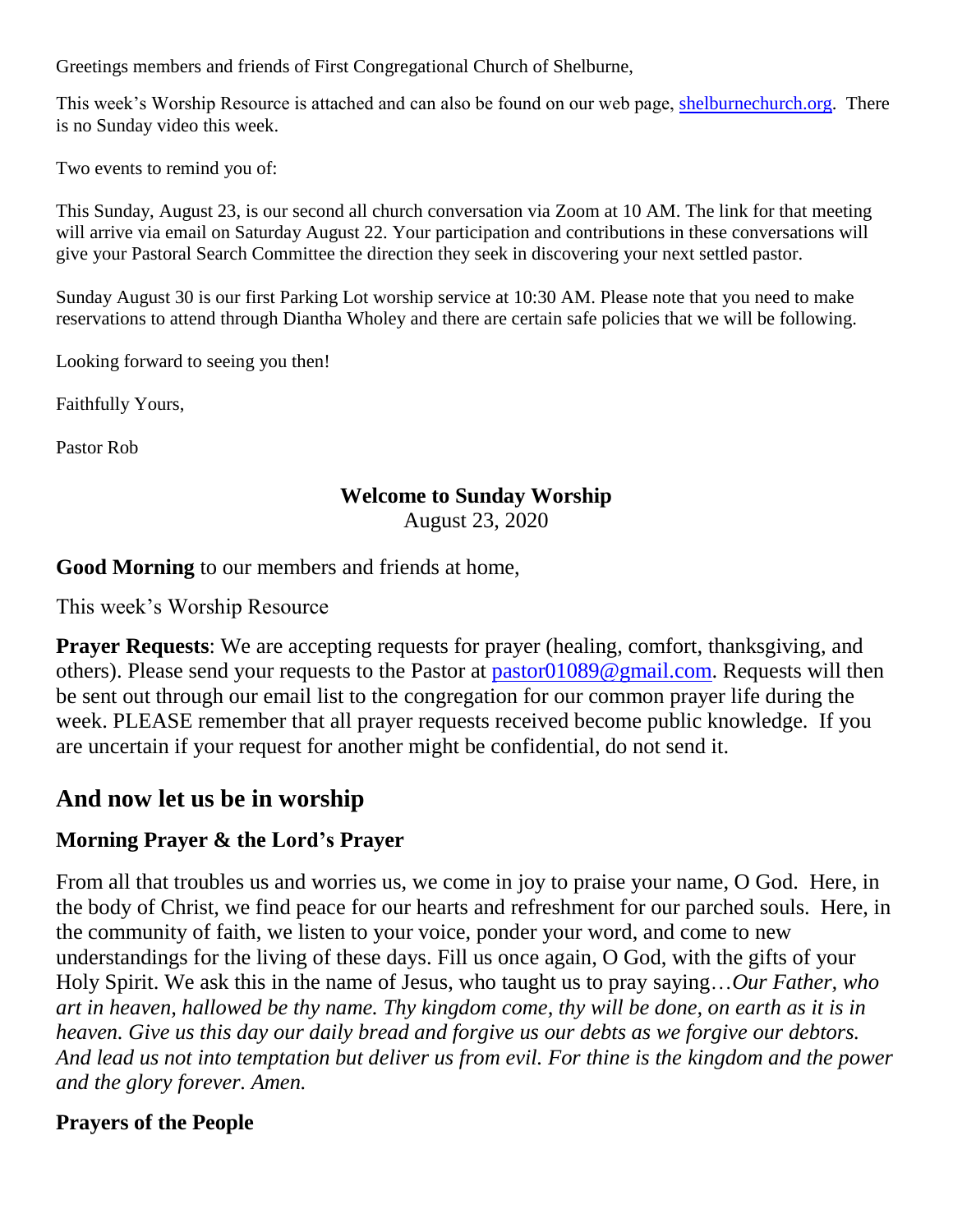Today's prayers offer the metaphor of song and hymns in particular to speak of our personal and difficult experiences as well as our joy and gratitude. Let us come to God in prayer.

O for a thousand tongues to sing your praise, O God! To sing beyond ourselves. Extravagantly, with abandonment, beyond all our possibilities, all our fears and all our hopes, O, for a thousand tongues to sing our great redeemer's name. More tongues and voices than simply our own. More than our tradition, our theology, doctrine and understanding, with saints above and saints below, the church with you, O God, and with us. We sing, to you, our redeemer, savior, bringer of life in death. A salve for our wounds and a resolve of our destructiveness. To sing of your glory, your triumphs your grace. To sing of our gratitude, our hopefulness, our joy. To sing this morning, a thousand tongues, to bring us into this week where the world sings a different tune, and where our tongues are often tied. We hold our breath in anger, bitterness, and envy, keeping our veneer of civility until it wears very thin. We are tongue tied in our moments of sorrow, loss, and grief. Words then fail us, tears overwhelm us. Our voices are dry and parched. Our tongues cleave to our mouths in those moments of fear.

Yet, O God, our heart knows what to say and how to say it. What to sing to whom it should be sung. The hungry and the afflicted. The lost and the forgotten. The lonely and those who mourn. Let us sing, O God, a new song.

One of your love, your mercy and healing. Let us make melody to you, O Lord and then let us open our hearts to make our song deep and abiding. Let our hands and feet become your hands and your feet. O for a thousand tongues to sing of you, O God, our great redeemer, who hears each and every prayer in the stillness of this moment……….

We pray this in Christ's name. Amen.

| <b>Scripture Reading:</b> Ephesians 5:6-20 |                                                 |
|--------------------------------------------|-------------------------------------------------|
|                                            | Be Careful, Make Melody, Give Thanks, Love Paul |

After twenty years of an enthusiastic and all-consuming Christian ministry, the Apostle Paul was brought to Rome as a prisoner to await trial. He had already spent two years in a Roman prison in Palestine and would now wait another two in his new cell before his trial would come to the bar of the Emperor. During this time, he wrote a collection of letters to the churches he helped establish. Often a letter was written and sent to many churches. These circular letters were later given the names of the cities from which a copy was collected when the first collection of Paul's letters was compiled. The letter to the Ephesians is one of these circular letters and it is here that Paul speaks about the establishment of the universal Church of Jesus Christ and writes about living the Christian life.

*Let no one deceive you with empty words, for because of these things the wrath of God comes on those who are disobedient. Therefore, do not be associated with them. For once you were darkness, but now in the Lord you are light. Live as children of light— for the fruit of the light is found in all that is good and right and true. Try to find out what is pleasing to the Lord. Take no part in the unfruitful works of darkness, but instead expose them. For it is shameful even to mention what such people do secretly; but everything exposed by the light becomes visible, for*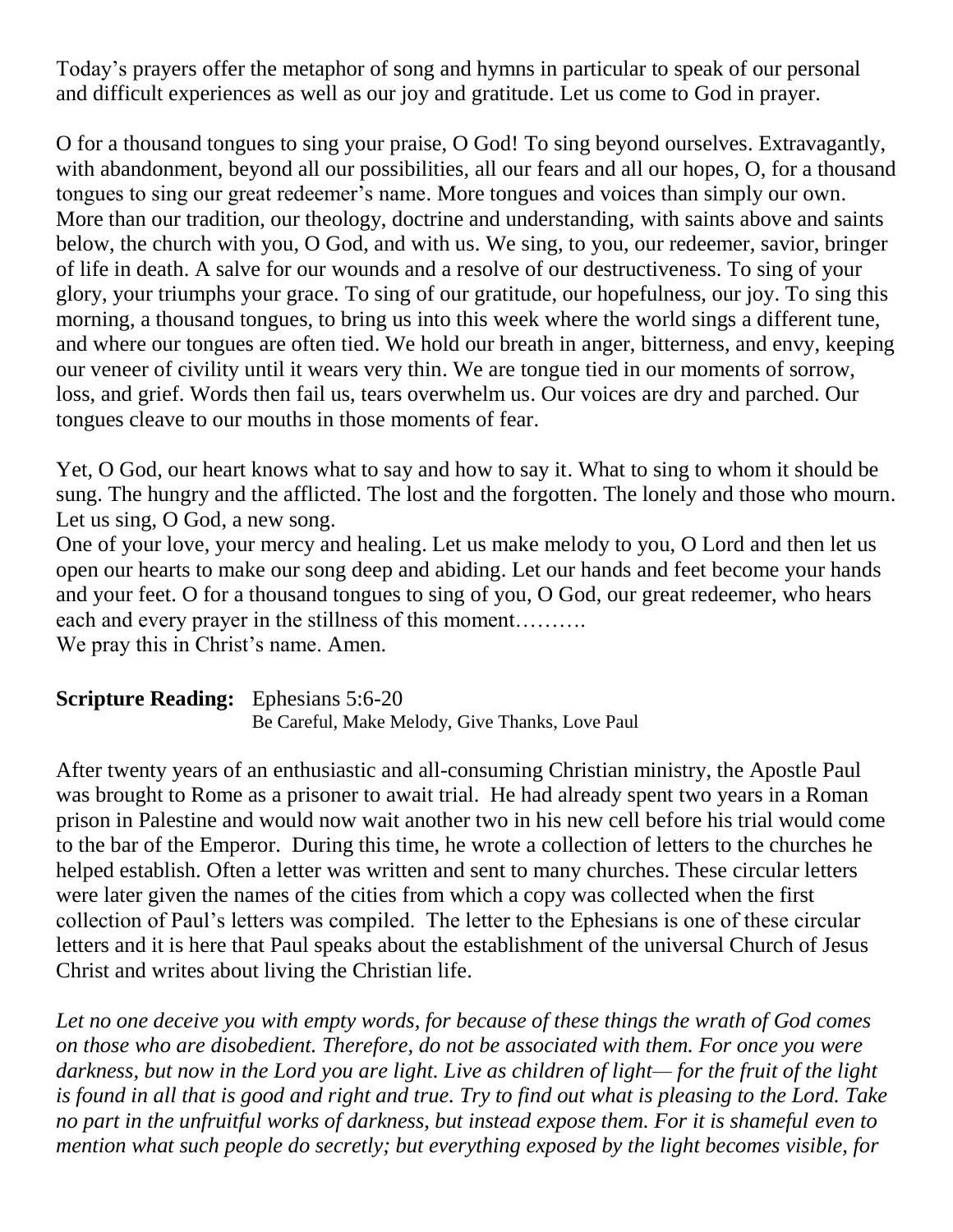*everything that becomes visible is light. Therefore, it says, "Sleeper, awake! Rise from the dead, and Christ will shine on you." Be careful then how you live, not as unwise people but as wise, making the most of the time, because the days are evil. So, do not be foolish, but understand what the will of the Lord is. Do not get drunk with wine, for that is debauchery; but be filled with the Spirit, as you sing psalms and hymns and spiritual songs among yourselves, singing and making melody to the Lord in your hearts, giving thanks to God the Father at all times and for everything in the name of our Lord Jesus Christ.*

> After the reading, you may reflect on this passage and share your thoughts. There is a set of notes concerning this text for your reflection.

**Benediction:** *Savior, Again to Thy Dear Name* John Ellerton, 1826-1893

*Grant us thy peace upon our homeward way; with thee began, with thee shall end the day. From harm and danger keep thy children free, for dark and light are both alike to thee.*

*Grant us thy peace throughout our earthly life; peace to thy church from error and from strife; then, when thy voice shall bid our conflict cease, call us, O Lord, to thine eternal peace.*

#### Notes on the text

Since the age of 16, when the state of Connecticut saw fit to grant me a driver's license, my father would always say to me as I just about out the door, "Rob, drive carefully." When I was younger, I would often reply, "come on Dad, you know I'm a good driver." "Yes," he would reply, "you are, it's not your driving I'm worried about, it's the other idiots on the road so, drive carefully." And then, a few years before my father went home to God and when the wonderful art of sarcasm seemed to become more prevalent in my life, and after 34 years of driving with no accidents to my record (that were my fault), not even one speeding ticket, my father said, as I was leaving, "Rob, drive carefully." I simply could not help myself and I blurted out, "actually, Dad, I was considering driving like a complete maniac, but since you asked…." On occasion, somethings were lost on my father, sarcasm around driving was one of them. When Paul writes to the churches of his day, many of which he helped birth, he reminds them, "live carefully…" I have a feeling that he, like my father, would not particularly appreciate a sarcastic response from the Christians he was worried about. There were too many dangers, toils and snares that could easily divide and destroy a young Christian community. There were empty words and empty promises. There was darkness, an all-consuming darkness in the form of prejudice and persecution, suppression, and oppression. There were many who sought power, wealth, and leadership. Even in the Christian community, there were those who, for whatever reason, missed the entry level orientation course concerning what Christianity was about in the first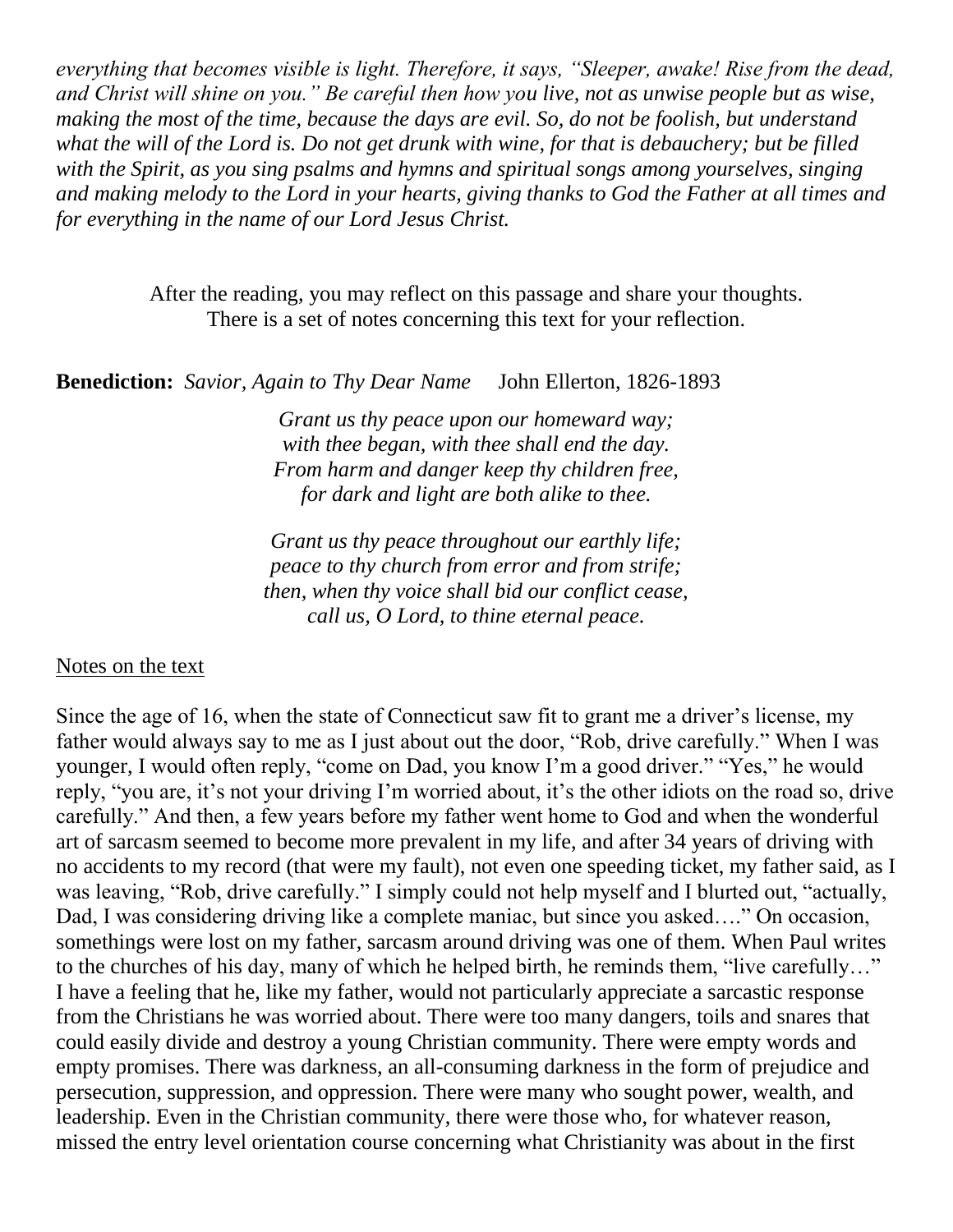place, and there was the Roman Empire. The same one that sent countless Christians to their deaths; feeding them to lions, using them as tiki torches for back yard picnics, or as crash test dummies for gladiator practice. The same Roman Empire that would one day execute the Apostle Paul. Yes, there were plenty of idiots out there, lot of accidents waiting to happen. If the church was not careful, it would become one more casualty of driving while texting, of being distracted from what it was supposed to be and do. So, the first question to ask today is, "how careful do you live?" I have every reason to believe that over the past five months, living carefully has never been more important for every human being on the planet. For most of us, living carefully is our daily mantra. How about as a Christian? Do I live my life before God with the same sense of carefulness as I drive, as I eat, as I am about my finances, as I am about my family and my children? How does one live carefully as a Christian? Paul gives a couple of examples that we might build upon. First, he gives a couple of options listed in opposites. Be wise not foolish. Don't be drunk, be filled with the spirit. However, we must be careful when we think we know what is wise and what is foolish. Let's face it, we live a culture and a society that promotes violence, lavish spending, and rugged individualism. We have billions of dollars for all sorts of things; from hair care products to lipstick, designer sneakers to designer cat food. But the wisdom of the Gospel says, feed the hungry, clothe the naked, visit the sick, free the oppressed, and welcome the stranger. The wisdom of the Gospel is to live in a community where individual opinion and thought is essential and the voice of God works through the congregation. The next suggestion that Paul gives on how to live carefully is to make melody. Sing! Sing gladly. Live your life in harmony. Make melody to the Lord in your heart. Paul says be careful and make melody. When it comes to worship, the Christian scriptures do not include any prescribed order of service (such as announcements or responsive readings) They do, however, continually mention songs and gives great examples: The words of a pregnant Mary, mother of Jesus, during her visit with Elizabeth as they both wait for their children to be born, "my soul magnifies the lord and my spirit rejoices in God my savior." The Magnificat. Out in the fields, the heavenly host sing praising God, "glory to God in the highest and peace among all people." The singing of songs shows up in Paul's letter to the Colossians, "and with gratitude in your hearts, sing psalms, hymns and spiritual songs." It shows up again in the book of James: "are any cheerful? They should sing songs of praise." We are encouraged to sing and make melody to the Lord. Perhaps, it is more than that, as one hymnody professor noted, "what makes us think God wants to be serenaded all day long?" Music in worship, especially the singing of hymns is both for God and for us. When we sing together, we sing to God and we sing to each other, it is a corporate act. We can argue. We can debate. We can agree to disagree on most any and every subject known to humanity, But, when we sing Silent Night on Christmas eve, we become one voice, one heart, one spirit. We are united in song. Be careful, make melody Paul says and, he adds, give thanks while you are doing that. Dietrich Bonhoeffer was a German Christian who was imprisoned by Hitler's Gestapo at the close of World War II. Bonhoeffer is described by a fellow prisoner as one who "spread an atmosphere of happiness and joy over the least incident and profound gratitude for the mere fact that he was alive." He was often called upon to comfort other prisoners in their distress. When he was being led away to the gallows, he turned to a fellow prisoner and said, "this is the end, but for me it is the beginning of life." Bonhoeffer spent his life seeking to understand what it means to live with Christ. His faith led him into the risky intrigue of the underground against the Nazis. In writing